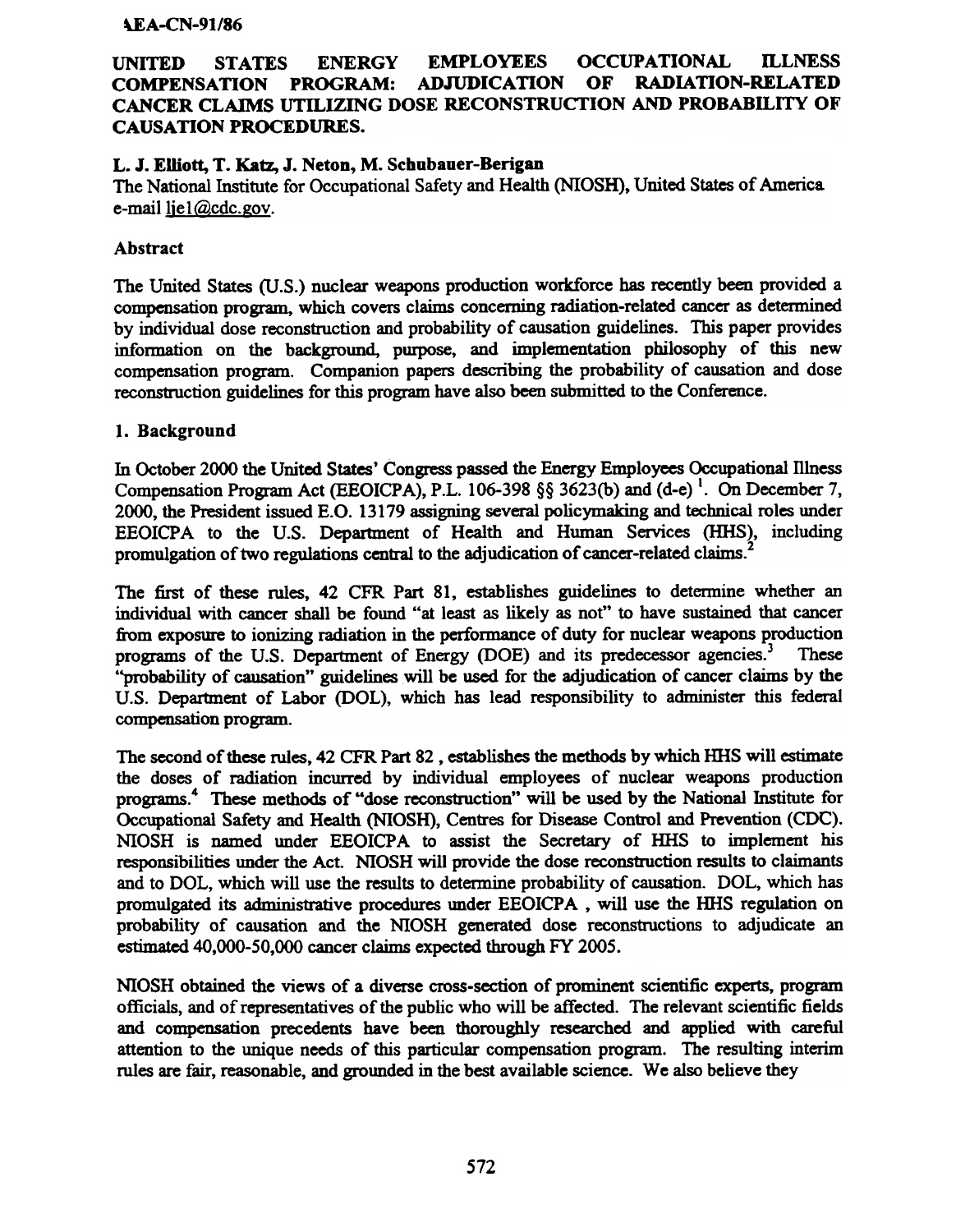effectively and efficiently implement the directions and intent of Congress, as stated in EEOICPA.

# 2. Discussion

Approximately 650,000 nuclear weapons production workers have been employed by DOE and its principal contractors since the inception of these programs in the 19405. In addition, as many as 100,000 workers may have been employed in production in the first decades of these programs by short-term contractors of DOE, referred to under EEOICPA as Atomic Weapons Employers. EEOICPA was enacted after research indicating associations between work-related exposures to potential hazards and elevated rates of cancers and other illnesses incurred by this workforce. As one of the remedies, EEOICPA mandated federal compensation including \$150,000 in lump-sum payments and the provision of medical coverage for surviving workers found to have incurred cancer, beryllium disease, or silicosis resulting from their service to the United States in nuclear weapons production.

The two HHS regulations provide a fair, reasonable, and science-based approach by which DOL would determine the probability of causation for cancer claims under EEOICPA and by which NIOSH would provide assistance by conducting dose reconstructions for individual cancer claimants. The regulations build upon methods used by the U.S. Defense Threat Reduction Agency (DTRA) and the U.S. Department of Veterans Affairs (DVA). These agencies, respectively, conduct dose reconstructions and detennine probability of causation for cancer claims for Atomic Veterans - veterans and Department of Defense civilian employees exposed to radiation at nuclear test sites and during wwll. The IffiS rules extend beyond these precedents as necessary to address the unique radiation exposure and disease experiences of nuclear weapons production workers and to implement the expressed directions of Congress in EEOICPA.

The probability of causation guidelines rely heavily upon the cancer risk models used by the DVA, called the "Radioepidemiological Tables." These cancer risk models were originally developed by a National Institutes of Health (NIH) committee and have been updated by a joint workgroup of the National Cancer Institute and CDC. The update takes the fonn of a computer program rather than a set of printed tables, and is called the Interactive Radioepidemiological Program, or IREP. NIOSH worked with the NCI to help bring the update to completion and add risk models for bone cancer and for lung cancer associated with exposure to radon. These additional cancer models address exposures uniquely incuned by nuclear weapons production workers. NIOSH independently incorporated additional changes with particular importance for claims under EEOICP A, such as risk models for skin cancers and adjustments to risk models to account for unique types of radiation exposures. These additional changes were produced in a unique version of IREP specifically intended for use by DOL in adjudicating claims under EEOICPA, and is identified as the NIOSH-IREP.

The other important innovation of the HHS probability of causation guidelines is to implement systematic objective procedures for handling claims with unusual characteristics. This is essential to achieve consistent and efficiently rendered decisions, particularly because of the high claims volume expected. The principal example of this innovation is the handling of claims for secondary cancers, when the primary site of cancer cannot be identified in available records. DVA handles these on an ad-hoc basis by a program expert making case-by-case judgments for assigning the primary site of cancer. The HIlS regulation provides DOL with an objective procedure for making such decisions. Other types of claims that involve unusual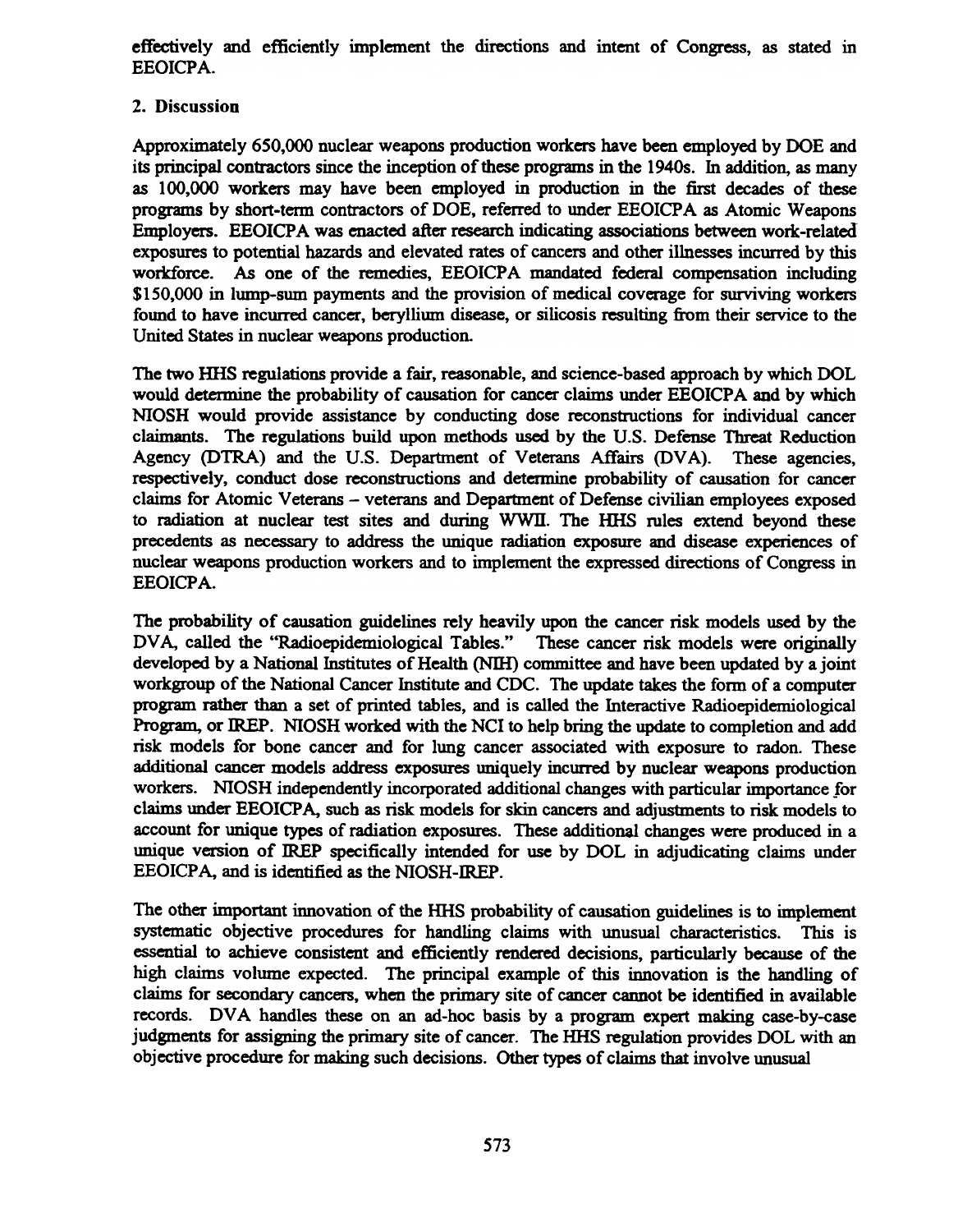characteristics requiring such procedures include those involving certain cancers for which we lack a single, optimal cancer risk model, and claims involving multiple primary cancers.

The HHS regulation on dose reconstruction uses methods similar to those applied by DTRA. These methods are based on standard approaches of this research field but achieve efficiency by substituting scientific, reasonable, and fair assumptions in the place of extensive data collection. The trade-off of reduced precision of dose estimates for increased processing efficiency is essential for an effective compensation program, since claimants cannot await the months to years of data collection that a dose reconstruction might otherwise require, if conducted for the purpose of research. NIOSH methods include measures to achieve additional efficiency. because the data collection burden and expected volume of claims under EEOICPA are far greater than those experienced by DTRA. Thus, the NIOSH methods also include a triage approach to husband resources for claims in which increased precision of the results is important and to speed the conclusion of dose reconstructions for claims whose outcomes would not be affected by increased precision.

The other important innovation of the HHS dose reconstruction rule is the systematic inclusion of the claimant in the dose reconstruction process. The claimant is essential as an informational resource, because of the greater complexity of radiation exposures and the variability of radiation safety practices and records, compared with the situation for Atomic Veterans. DTRA indicated strong support for such an approach. While DTRA only involves claimants on an ad hoc basis, they find this involvement to be critical to establish the trust and understanding of the claimants. Establishing trust and understanding are particularly important with respect to nuclear weapons production workers because of their widespread distrust of DOE in matters concerning occupational radiation exposures and health.

Of final note on the content of the HHS rules, both include provisions that allow NIOSH to update scientific elements of the guidelines and methods without the promulgation of revised rules. These are necessary to allow the compensation program to remain current with important advances in science that affect either probability of causation detenninations or dose reconstructions. Any updates of either HHS regulation proposed by NIOSH would be published for public comment and obtain the review of the Advisory Board on Radiation and Worker Health.

Prior to drafting the regulations, NIOSH obtained the individual views of experts, directly affected individuals, and interested parties. These included DOE contractors, organized labor representatives of nuclear weapons production employees, the employees themselves, federal agencies and their contractors involved in the compensation program for Atomic Veterans, experts in health physics and cancer research, and the federal agencies involved in implementing EEOICPA. NIOSH expected the HHS rules to be received as consistent with mainstream views from each of these perspectives.

IlliS has reviewed budget projections related to the promulgation and implementation of these two HHS rules. The most substantial costs will be incurred in conducting the HHS program of dose reconstructions. We expect at some point these regulations may face legal challenges based on procedural and substantive grounds. Legal challenges are unlikely to occur before DOL renders final decisions denying cancer claims for which dose reconstructions were conducted. This will likely be late summer or early fall of 2002. Before then, DOL must review and verify eligibility of claims, request dose reconstructions from NIOSH for qualified claims, obtain completed dose reconstructions from NIOSH, calculate probability of causation, issue